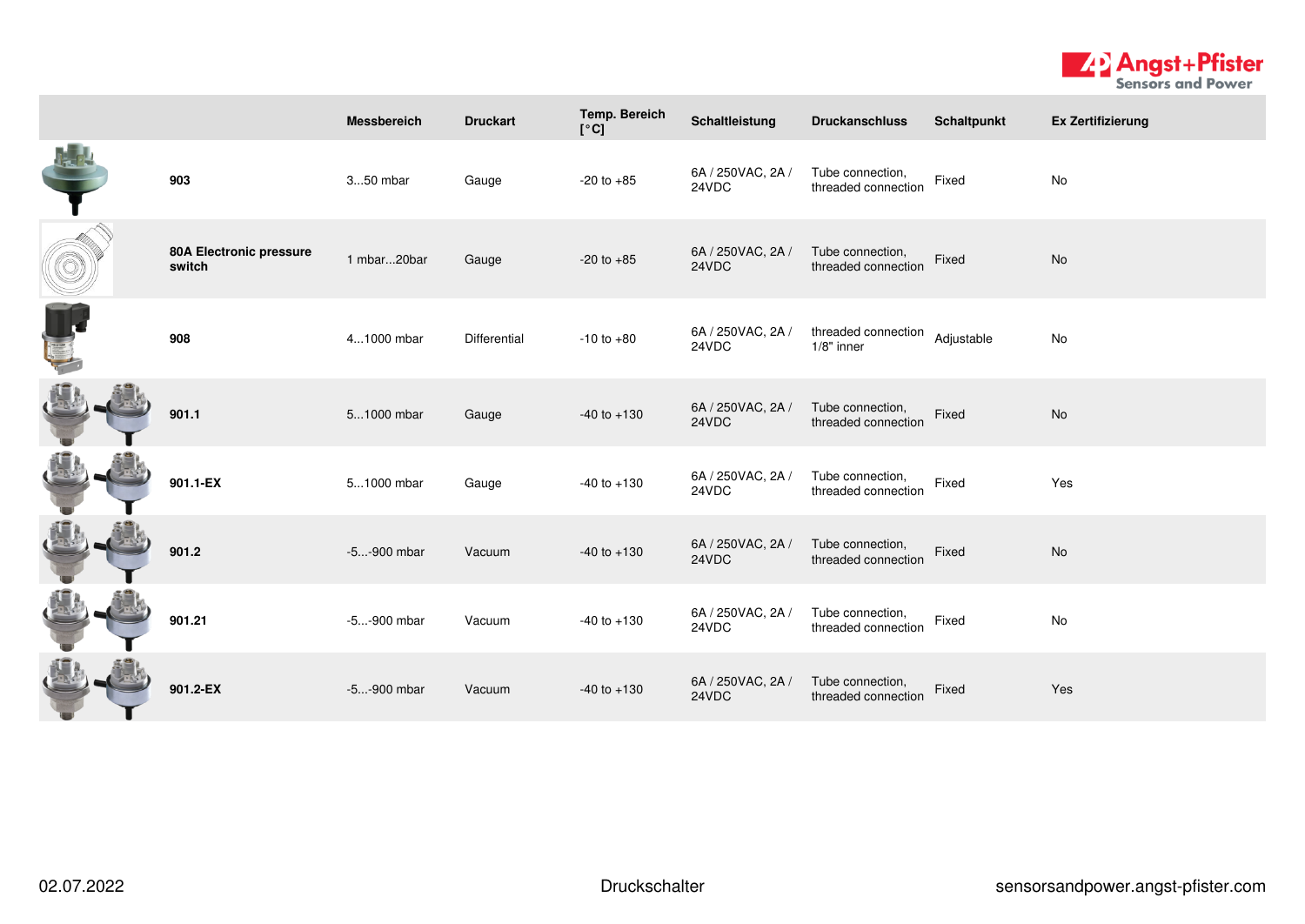

|           | <b>Messbereich</b> | <b>Druckart</b> | Temp. Bereich<br>[°C] | Schaltleistung             | <b>Druckanschluss</b>                   | Schaltpunkt | Ex Zertifizierung |
|-----------|--------------------|-----------------|-----------------------|----------------------------|-----------------------------------------|-------------|-------------------|
| 901.3     | 550 mbar           | Differential    | $-40$ to $+130$       | 6A / 250VAC, 2A /<br>24VDC | Tube connection,<br>threaded connection | Fixed       | No                |
| 901.30-EX | 550 mbar           | Differential    | $-40$ to $+130$       | 6A / 250VAC, 2A /<br>24VDC | Tube connection,<br>threaded connection | Fixed       | Yes               |
| 901.41    | 5003000 mbar       | Gauge           | $-40$ to $+130$       | 6A / 250VAC, 2A /<br>24VDC | Tube connection,<br>threaded connection | Fixed       | No                |
| 901.41-EX | 5003000 mbar       | Gauge           | $-40$ to $+130$       | 6A / 250VAC, 2A /<br>24VDC | Tube connection,<br>threaded connection | Fixed       | Yes               |
| 901.51    | $112$ bar          | Gauge           | $-40$ to $+130$       | 6A / 250VAC, 2A /<br>24VDC | Threaded<br>connection                  | Fixed       | $\mathsf{No}$     |
| 901.51-EX | $112$ bar          | Gauge           | $-40$ to $+130$       | 6A / 250VAC, 2A /<br>24VDC | Threaded<br>connection                  | Fixed       | Yes               |
| 901.6     | 53000 mbar         | Gauge           | $-40$ to $+130$       | 6A / 250VAC, 2A /<br>24VDC | Tube connection,<br>threaded connection | Adjustable  | $\mathsf{No}$     |
| 901.6-EX  | 53000 mbar         | Gauge           | $-40$ to $+130$       | 6A / 250VAC, 2A /<br>24VDC | Tube connection,<br>threaded connection | Adjustable  | Yes               |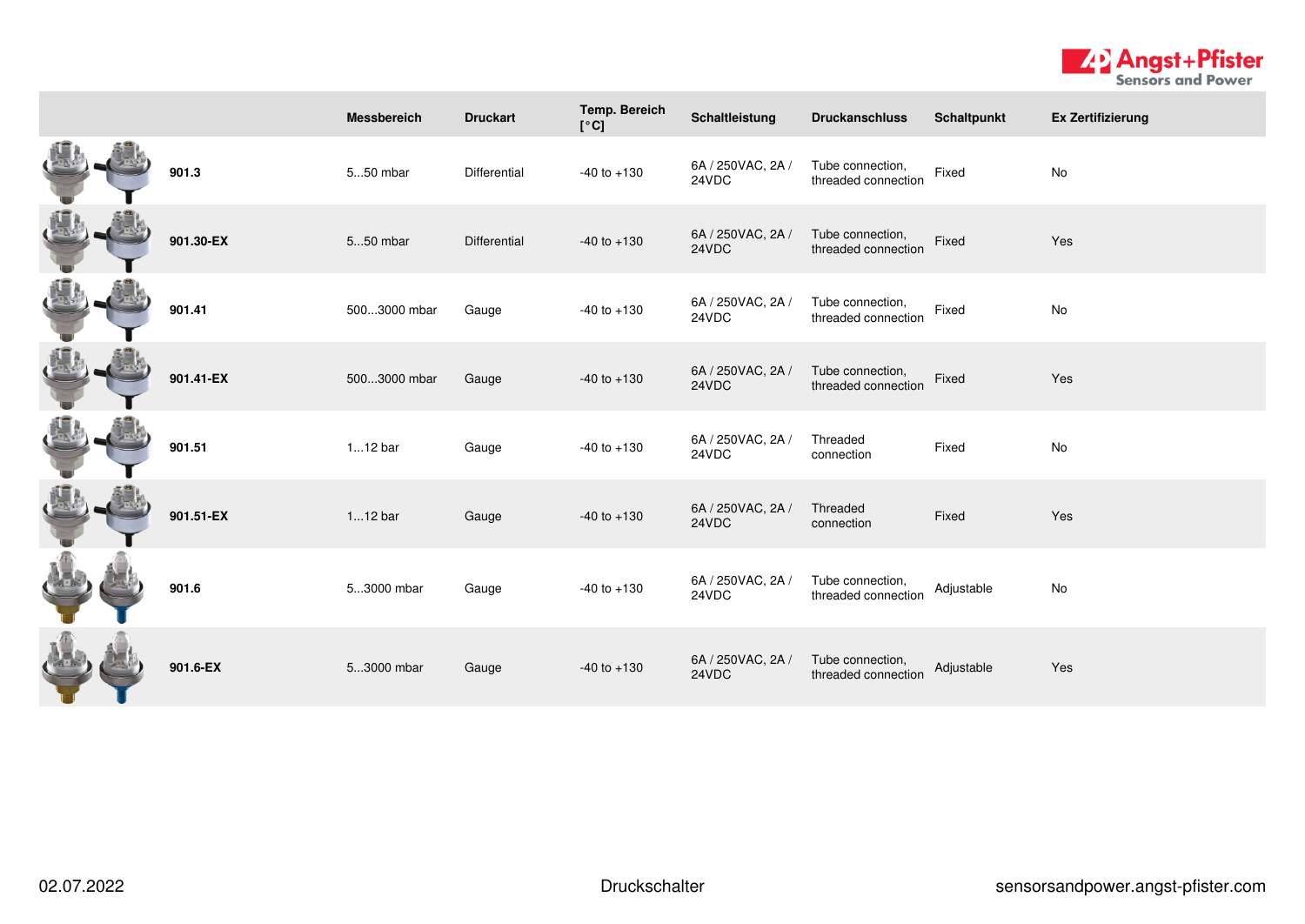

|          | Messbereich | <b>Druckart</b>                | <b>Temp. Bereich</b><br>[°C] | Schaltleistung                               | <b>Druckanschluss</b>                   | Schaltpunkt | <b>Ex Zertifizierung</b> |
|----------|-------------|--------------------------------|------------------------------|----------------------------------------------|-----------------------------------------|-------------|--------------------------|
| 901.7    | -5-700 mbar | Vacuum                         | $-40$ to $+130$              | 6A / 250VAC, 2A /<br>24VDC                   | Tube connection,<br>threaded connection | Adjustable  | No                       |
| 901.7-EX | -5-700 mbar | Vacuum                         | $-40$ to $+130$              | 6A / 250VAC, 2A /<br>24VDC                   | Tube connection,<br>threaded connection | Adjustable  | Yes                      |
| 901.8    | 550 mbar    | Differential                   | $-40$ to $+130$              | 6A / 250VAC, 2A /<br>24VDC                   | Tube connection                         | Adjustable  | No                       |
| 901.8-EX | 550 mbar    | Differential                   | $-40$ to $+130$              | 6A / 250VAC, 2A /<br>24VDC                   | Tube connection                         | Adjustable  | Yes                      |
| 901.9    | $112$ bar   | Gauge                          | $-40$ to $+130$              | 6A / 250VAC, 2A /<br>24VDC                   | Threaded<br>connection                  | Adjustable  | No                       |
| 901.9-EX | 112 bar     | Gauge                          | $-40$ to $+130$              | 6A / 250VAC, 2A /<br>24VDC                   | Threaded<br>connection                  | Adjustable  | Yes                      |
| 911.81   | 20500 Pa    | Gauge, vacuum,<br>differential | $-20$ to $+85$               | 1A / 250VAC, 0.1A / Tube connection<br>24VDC |                                         | Adjustable  | No                       |
| 930.8    | 204000 Pa   | Gauge, vacuum,<br>differential | $-20$ to $+85$               | 1A / 250VAC, 0.1A / Tube connection<br>24VDC |                                         | Adjustable  | No                       |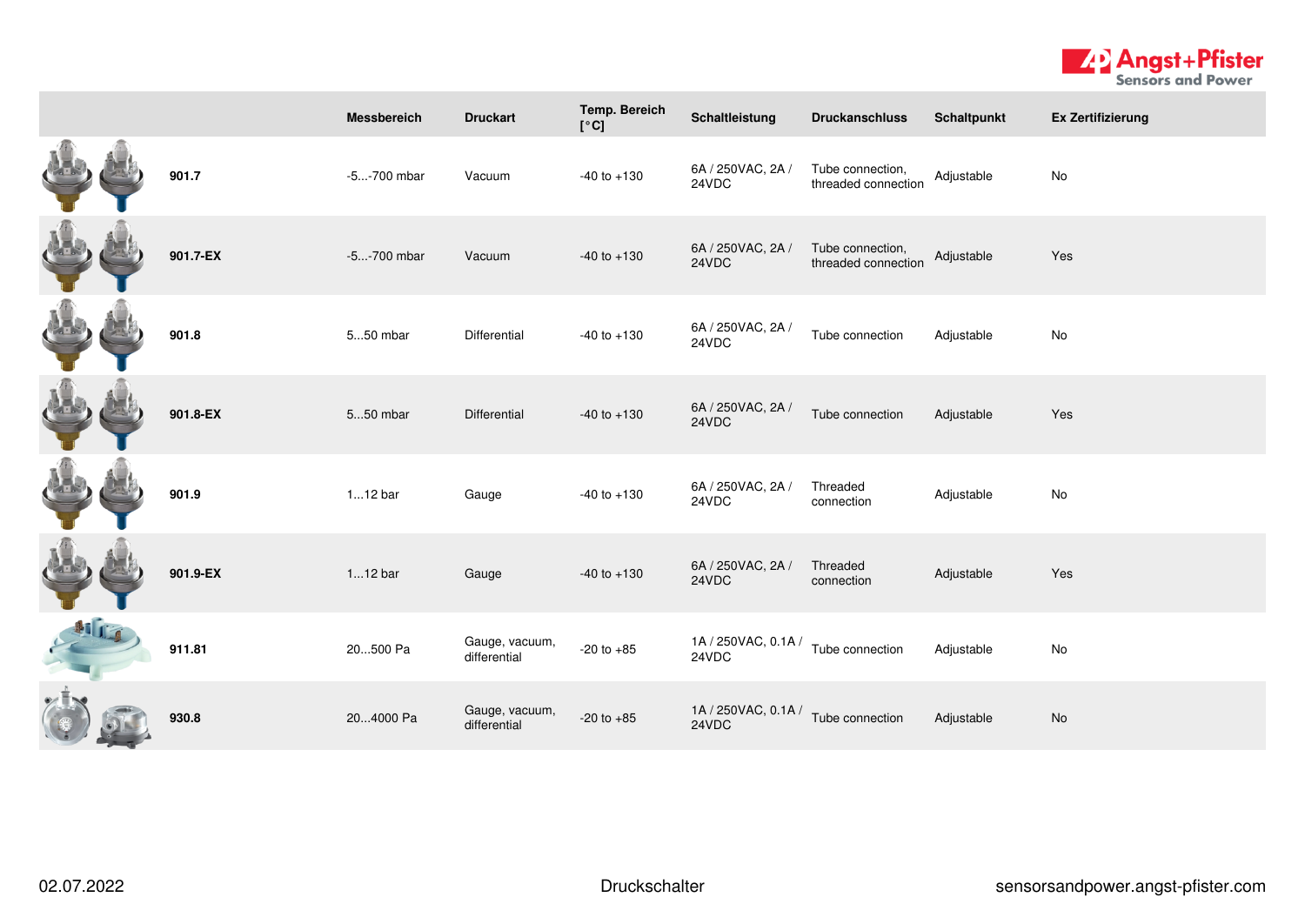

|                                                           | <b>Messbereich</b> | <b>Druckart</b>                | <b>Temp. Bereich</b><br>[°C] | Schaltleistung | <b>Druckanschluss</b>  | Schaltpunkt | Ex Zertifizierung |
|-----------------------------------------------------------|--------------------|--------------------------------|------------------------------|----------------|------------------------|-------------|-------------------|
| 930.8-EX                                                  | 204000 Pa          | Gauge, vacuum,<br>differential | $-20$ to $+85$               | 0.1A/24VDC     | Tube connection        | Adjustable  | Yes               |
| 501<br>Niederdruckwächter/Low<br>pressure switch          | 101000 mbar        | Gauge                          | $-20$ to $+80$               | 2A / 250VAC    | Threaded<br>connection | Adjustable  | No                |
| 602 603 604 605<br>Wechsler/Changeover<br>contact         | 0.2300 bar         | Gauge                          | $-20$ to $+80$               | 6A / 250VAC    | Threaded<br>connection | Adjustable  | No                |
| 701 702<br>Unterdruckwächter/Vacuum -0.05-1 bar<br>switch |                    | Vacuum                         | $-20$ to $+80$               | 5A / 250VAC    | Threaded<br>connection | Adjustable  | No                |
| 801 803 807 809 Öffner/N.C. 0.2200 bar                    |                    | Gauge                          | $-20$ to $+100$              | 2A / 250VAC    | Threaded<br>connection | Adjustable  | No                |
| 802 804 808 810<br>Schliesser/N.O.                        | 0.2200 bar         | Gauge                          | $-20$ to $+100$              | 2A / 250VAC    | Threaded<br>connection | Adjustable  | No                |